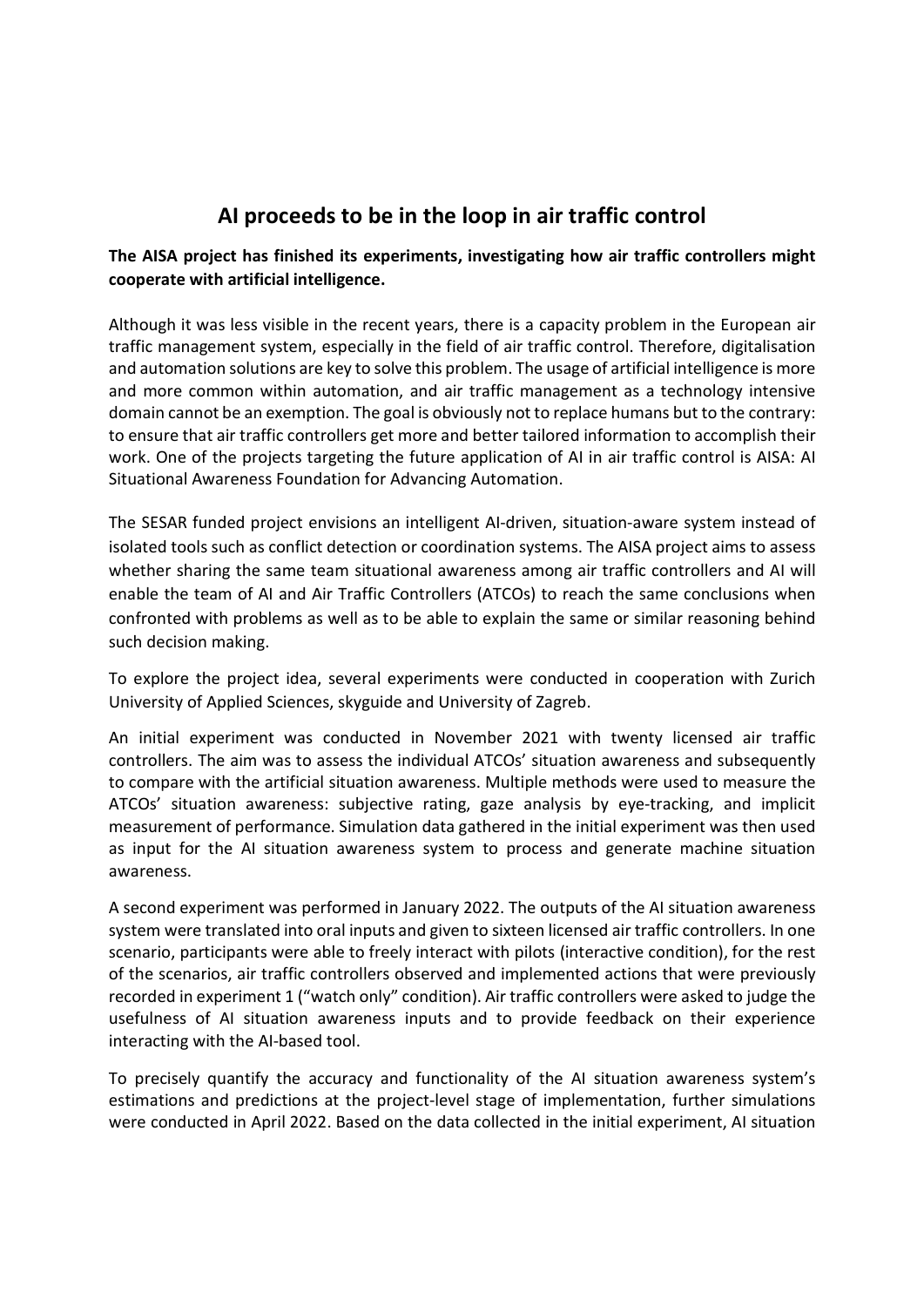awareness system's estimations and predictions for machine situation awareness were recalculated.

In parallel with the experiments, Universidad Politécnica de Madrid carried out a risk assessment on the planned future AISA system. The work focused on performing a safety analysis by identifying hazards, analysing them and their risks (based on probability and severity) and providing mitigation measures. This risk assessment provides crucial information for further development of the AISA system that could be applied as potential safety requirements.

Project coordinator: Prof. Tomislav Radišić Email: tradisic@fpz.unizg.hr

## Website: www.aisa-project.eu

This document is part of a project that has received funding from the SESAR Joint Undertaking under grant agreement No 892618 under the European Union's Horizon 2020 research and innovation programme.

Related picture and drawing:

One of the experiments in Skyguide premises